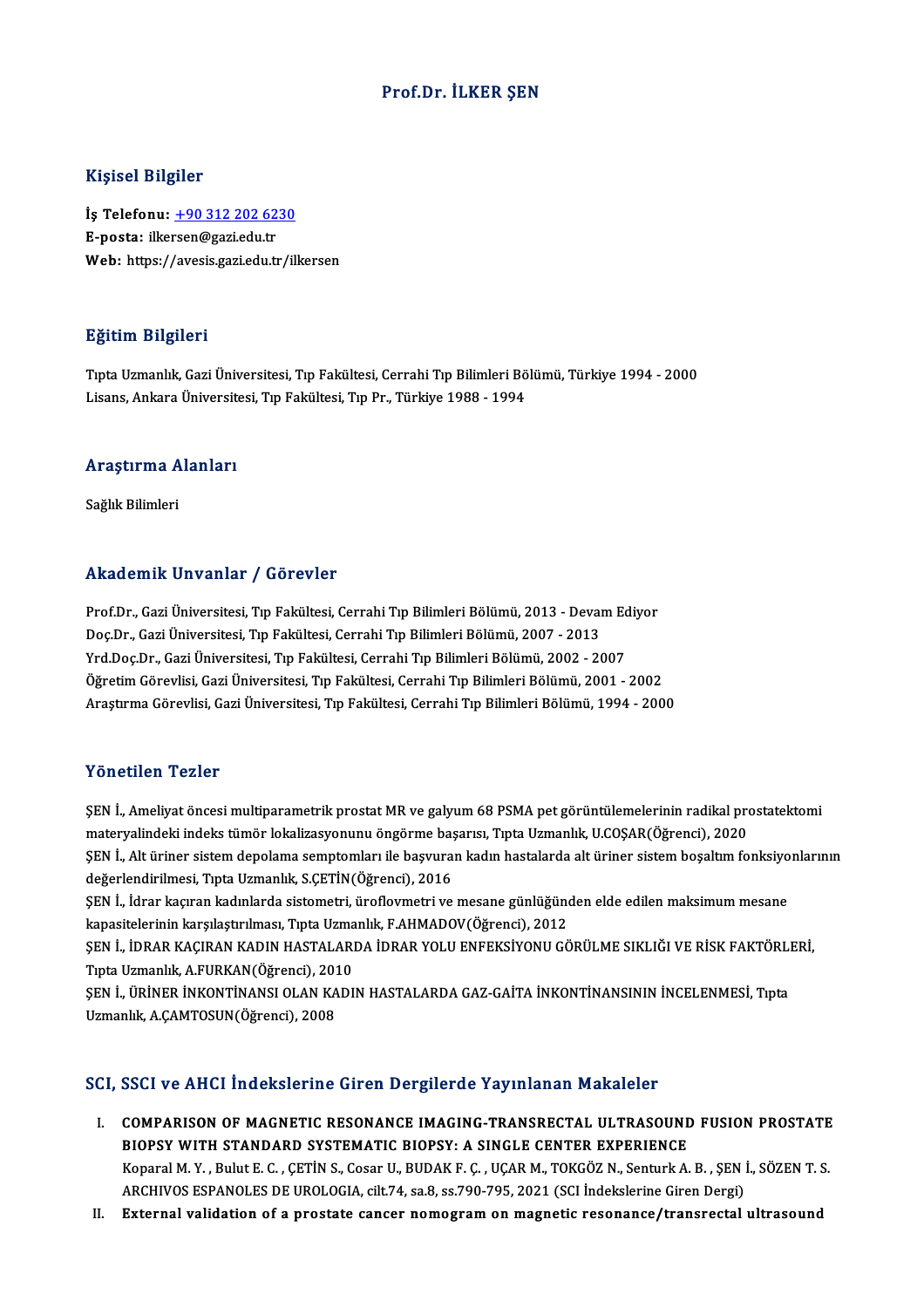fusion biopsy in men with prior negative systematic biopsy fusion biopsy in men with prior negative systematic biopsy<br>Koparal M.Y. , ÇETİN S., Bulut E. C. , BUDAK F. Ç. , COŞKUN Ç., HÜSEYNLİ A., UÇAR M., ŞEN İ., SÖZEN T. S.<br>INTERNATIONAL JOURNAL OF CLINICAL PRACTICE 2021 (SCLİNdek fusion biopsy in men with prior negative systematic biopsy<br>Koparal M. Y. , ÇETİN S., Bulut E. C. , BUDAK F. Ç. , COŞKUN Ç., HÜSEYNLİ A., UÇAR M., ŞEN<br>INTERNATIONAL JOURNAL OF CLINICAL PRACTICE, 2021 (SCI İndekslerine Giren Koparal M. Y. , ÇETİN S., Bulut E. C. , BUDAK F. Ç. , COŞKUN Ç., HÜSEYNLİ A., UÇAR M., ŞEN İ., SÖZEN T. S.<br>INTERNATIONAL JOURNAL OF CLINICAL PRACTICE, 2021 (SCI İndekslerine Giren Dergi)<br>III. Diagnostic accuracy of Ga-INTERNATIONAL JOURNAL OF CLINICAL PRACTICE, 2021 (SCI Indekslerine Giren Dergi)<br>Diagnostic accuracy of Ga-68-PSMA PET/MRI and multiparametric MRI in dete<br>radical prostatectomy specimen Diagnostic accuracy of Ga-68-PSMA PET/MRI and multiparametric MRI in detecting index tume<br>radical prostatectomy specimen<br>Coşar U., Şen İ., Aydos U., Koparal M. Y. , Uçar M., Tokgöz N., Gönül İ. I. , Akdemir Ü. Ö. , Atay L. Cosar U., Sen İ., Aydos U., Koparal M. Y., Uçar M., Tokgöz N., Gönül İ. I., Akdemir Ü. Ö., Atay L. Ö., Sözen T. S. IV. Comparison of corporal plication for the correction of congenital penile curvature in pre-pubertal INTERNATIONAL JOURNAL OF CLINICAL PRACTICE, cilt.75, sa.8, 2021 (SCI Indekslerine Giren Dergi) Comparison of corporal plication for the correction of congenital penile<br>and post-pubertal patients: Does age matter?<br>Cetin S., Budak F. C. , Tan M. Ö. , Biri H., Sen İ., Kupeli A. B. , Bozkirli I., Gurocak O. S.<br>ANDROLOCI and post-pubertal patients: Does age matter?<br>Cetin S., Budak F. C. , Tan M. Ö. , Biri H., Sen İ., Kupeli A. B. , Bozki<br>ANDROLOGIA, cilt.53, sa.3, 2021 (SCI İndekslerine Giren Dergi)<br>Investigating the relationshine between V. Investigating the relationships between quality of life, fatigue and leisure time physical activity in ANDROLOGIA, cilt 53, sa.3, 2021 (SCI Indekslerine Giren Dergi) Investigating the relationships bet<br>prostate cancer patients<br>Ozdemira K., KESER İ., ŞEN İ., TAN M. Ö.<br>JOUPNAL OF PACK AND MUSCULOSKEI prostate cancer patients<br>Ozdemira K., KESER İ., ŞEN İ., TAN M. Ö.<br>JOURNAL OF BACK AND MUSCULOSKELETAL REHABILITATION, cilt.32, sa.3, ss.497-503, 2019 (SCI İndekslerine Ozdemira K.,<br>JOURNAL OF<br>Giren Dergi)<br>Knowladse JOURNAL OF BACK AND MUSCULOSKELETAL REHABILITATION, cilt.32, sa.3, ss.497-503, 2019 (SCI İndeksleri<br>Giren Dergi)<br>VI. Knowledge of Urologists and Neurologists about the Urogenital System Involvement of Multiple<br>Selenosie? Giren Dergi<br>Knowledge<br>Sclerosis?<br>Irkilata L. O Knowledge of Urologists and Neurologists abo<br>Sclerosis?<br>Irkilata L., ONARAN M., Batur A. F. , TAN M. Ö. , ŞEN İ.<br>KUWALT MEDICAL JOUPNAL , silt 49, se 2, se 111 114 Sclerosis?<br>Irkilata L., ONARAN M., Batur A. F. , TAN M. Ö. , ŞEN İ.<br>KUWAIT MEDICAL JOURNAL, cilt.48, sa.2, ss.111-114, 2016 (SCI İndekslerine Giren Dergi)<br>Suasasaful treatment of sadium avalata indused unalithissis with He Irkilata L., ONARAN M., Batur A. F. , TAN M. Ö. , ŞEN İ.<br>KUWAIT MEDICAL JOURNAL, cilt.48, sa.2, ss.111-114, 2016 (SCI İndekslerine Giren Dergi)<br>VII. Successful treatment of sodium oxalate induced urolithiasis with Helichry KUWAIT MEDICAL JOURNAL, cilt.48, sa.2, ss.111-114, 2016 (SCI İndekslerine Giren Dergi)<br>Successful treatment of sodium oxalate induced urolithiasis with Helichrysum flov<br>ONARAN M., Orhan N., Farahvash A., Ekin H. N. , Kocab JOURNAL OF ETHNOPHARMACOLOGY, cilt.186, ss.322-328, 2016 (SCI İndekslerine Giren Dergi) ONARAN M., Orhan N., Farahvash A., Ekin H. N. , Kocabiyik M., IŞIK GÖNÜL İ., ŞEN İ.,<br>JOURNAL OF ETHNOPHARMACOLOGY, cilt.186, ss.322-328, 2016 (SCI İndekslerine<br>VIII. An evaluation of fecal incontinence in women with urinar JOURNAL OF ETHNOPHARMACOLOGY, cilt.186, ss.322-328, 2016<br>An evaluation of fecal incontinence in women with urinar<br>Camtosun A., Sen İ., ONARAN M., Aksakal N., TAN M.Ö. , Bozkirli I.<br>FUROPEAN PEVIEW EOP MEDICAL AND PHAPMACOL An evaluation of fecal incontinence in women with urinary incontinence<br>Camtosun A., Sen İ., ONARAN M., Aksakal N., TAN M. Ö. , Bozkirli I.<br>EUROPEAN REVIEW FOR MEDICAL AND PHARMACOLOGICAL SCIENCES, cilt.20, sa.10, ss.1918-1 Camtosun A., Sen İ., ONAR.<br>EUROPEAN REVIEW FOR I<br>İndekslerine Giren Dergi)<br>Proventive treatment e EUROPEAN REVIEW FOR MEDICAL AND PHARMACOLOGICAL SCIENCES, cilt.20, sa.10, ss.191<br>
Indekslerine Giren Dergi)<br>
IX. Preventive treatment of calcium oxalate crystal deposition with immortal flowers<br>
Orban N. ONARAN M. SEN LISI İndekslerine Giren Dergi)<br>IX. Preventive treatment of calcium oxalate crystal deposition with immortal flowers<br>Orhan N., ONARAN M., ŞEN İ., IŞIK GÖNÜL İ., ASLAN M. Preventive treatment of calcium oxalate crystal deposition with immortal flowers<br>Orhan N., ONARAN M., ŞEN İ., IŞIK GÖNÜL İ., ASLAN M.<br>JOURNAL OF ETHNOPHARMACOLOGY, cilt.163, ss.60-67, 2015 (SCI İndekslerine Giren Dergi)<br>Ma X. Management of Lower Urinary Tract Dysfunction in Multiple Sclerosis: A Systematic Review and<br>Turkish Consensus Report **JOURNAL OF ETHNOPHARMA<br>Management of Lower Urin<br>Turkish Consensus Report**<br>Cetinel B. TABCAN T. Demirks Cetinel B., TARCAN T., Demirkesen O., Ozyurt C., ŞEN İ., Erdogan S., SİVA A. NEUROUROLOGYANDURODYNAMICS, cilt.32, sa.8, ss.1047-1057,2013 (SCI İndekslerineGirenDergi) Cetinel B., TARCAN T., Demirkesen O., Ozyurt C., ŞEN İ., Erdogan S., SİVA A.<br>NEUROUROLOGY AND URODYNAMICS, cilt.32, sa.8, ss.1047-1057, 2013 (SCI İndekslerine Giren Dergi)<br>XI. Re: Unenhanced Urinary CT: Value of Parenchyma NEUROUROLOGY AND URODYNAMICS, cilt.32, sa.8, ss.1047-105<br>Re: Unenhanced Urinary CT: Value of Parenchymal Atte:<br>Acute vs. Chronic Renal Obstruction Editorial Comment<br>Erbes C. Oktor S. Kilja K. Son L. Budakagh: J. J. Arna M. Re: Unenhanced Urinary CT: Value of Parenchym<br>Acute vs. Chronic Renal Obstruction Editorial Cor<br>Erbas G., Oktar S., Kilic K., Sen İ., Budakoglu I. I. , Arac M.<br>JOUPMAL OF UPOLOCY si<sup>lt 199</sup> sa <sup>2</sup> ss 613 614 2013 *i* Acute vs. Chronic Renal Obstruction Editorial Comment<br>Erbas G., Oktar S., Kilic K., Sen İ., Budakoglu I. I. , Arac M.<br>JOURNAL OF UROLOGY, cilt.189, sa.2, ss.613-614, 2013 (SCI İndekslerine Giren Dergi)<br>Unanbansad urinary C Erbas G., Oktar S., Kilic K., Sen İ., Budakoglu I. I. , Arac M.<br>JOURNAL OF UROLOGY, cilt 189, sa.2, ss.613-614, 2013 (SCI İndekslerine Giren Dergi)<br>XII. Unenhanced urinary CT: Value of parenchymal attenuation measurements **JOURNAL OF UROLOGY, cilt.18**<br>**Unenhanced urinary CT: V<br>chronic renal obstruction<br>EPPAS.C. ÖZHAN OKTAP S. K** ERBAŞG.,ÖZHANOKTARS.,KilicK.,ŞENİ.,BUDAKOĞLUI. İ. ,ARAÇM. chronic renal obstruction<br>ERBAŞ G., ÖZHAN OKTAR S., Kilic K., ŞEN İ., BUDAKOĞLU I. İ. , ARAÇ M.<br>EUROPEAN JOURNAL OF RADIOLOGY, cilt.81, sa.5, ss.825-829, 2012 (SCI İndekslerine Giren Dergi)<br>E. sadbarin gana 3 '. HTB C (T. ERBAŞ G., ÖZHAN OKTAR S., Kilic K., ŞEN İ., BUDAKOĞLU I. İ., ARAÇ M.<br>EUROPEAN JOURNAL OF RADIOLOGY, cilt.81, sa.5, ss.825-829, 2012 (SCI İndekslerine Giren Der<br>XIII. E-cadherin gene 3 '-UTR C/T polymorphism in Turkish pati EUROPEAN JOURNAL OF RADIOLOGY, cilt.81, sa.5, ss.825-829, 2012 (SCI İndekslerine Gir<br>E-cadherin gene 3 '-UTR C/T polymorphism in Turkish patients with nephroliti<br>Yilmaz A., Menevse S., ONARAN M., ŞEN İ., ERGÜN M. A. , Camt XIII. E-cadherin gene 3 '-UTR C/T polymorphism in Turkish patients with nephrolithiasis<br>Yilmaz A., Menevse S., ONARAN M., ŞEN İ., ERGÜN M. A. , Camtosun A., Kupeli B., Bozkirli I.<br>MOLECULAR BIOLOGY REPORTS. cilt.38. sa.8. XIV. A HIND II POLYMORPHISMOF FIBRONECTIN GENE IS ASSOCIATEDWITH NEPHROLITHIASIS MOLECULAR BIOLOGY REPORTS, cilt.38, sa.8, ss.4931-4934, 2011 (SCI İndekslerine Gire<br>A HIND III POLYMORPHISM OF FIBRONECTIN GENE IS ASSOCIATED WITH NE<br>ONARAN M., Yilmaz A., Sen İ., Ergun M. A., Camtosun A., Kupeli B., Menev A HIND III POLYMORPHISM OF FIBRONECTIN GENE IS ASSOCIATE<br>ONARAN M., Yilmaz A., Sen İ., Ergun M. A. , Camtosun A., Kupeli B., Menevse<br>JOURNAL OF UROLOGY, cilt.185, sa.4, 2011 (SCI İndekslerine Giren Dergi)<br>CYSTOSCORY ASSIST ONARAN M., Yilmaz A., Sen İ., Ergun M. A. , Camtosun A., Kupeli B., Menevse S., Bozkirli I.<br>JOURNAL OF UROLOGY, cilt.185, sa.4, 2011 (SCI İndekslerine Giren Dergi)<br>XV. CYSTOSCOPY ASSISTED PERIURETHRAL INJECTION THERAPY JOURNAL OF UROLOGY, cilt.185, sa.4, 2011 (SCI Indekslerine Giren Dergi)<br>CYSTOSCOPY ASSISTED PERIURETHRAL INJECTION THERAPY IN T<br>INCONTINENCE ASSOCIATED WITH FEMALE EPISPADIAS<br>Tan M. O., Sen I., Ure I. CYSTOSCOPY ASSIST<br>INCONTINENCE ASS<br>Tan M. O. , Sen İ., Ure I.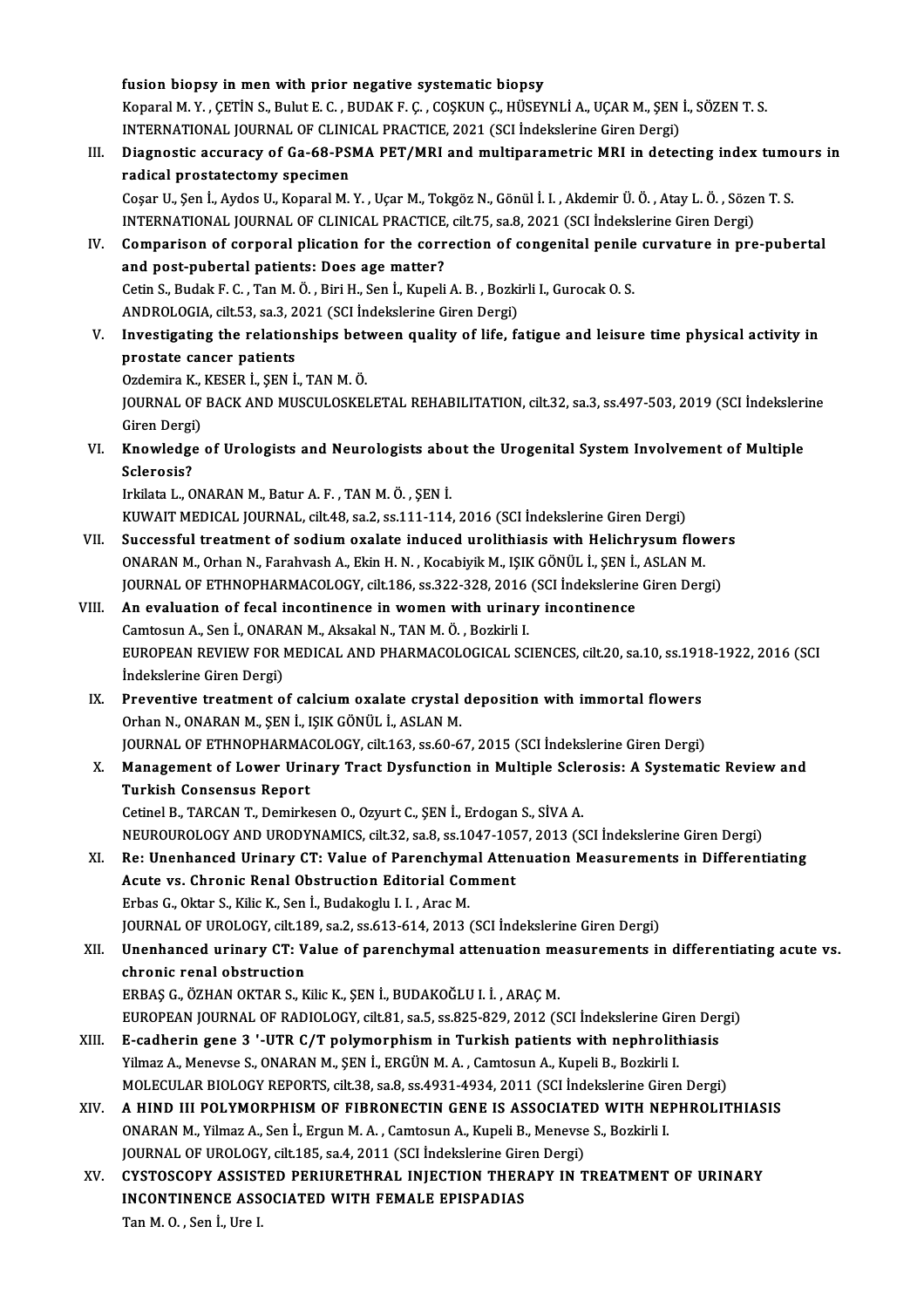JOURNAL OF ENDOUROLOGY, cilt.24, 2010 (SCI İndekslerine Giren Dergi)

- JOURNAL OF ENDOUROLOGY, cilt.24, 2010 (SCI İndekslerine Giren Dergi)<br>XVI. Renal Tissue Damage After Experimental Pyelonephritis: Role of Antioxidants and Selective JOURNAL OF ENDOUROLOGY, cilt<br>Renal Tissue Damage After E<br>Cyclooxygenase-2 Inhibitors<br>Cunesel: S. Ure L. Cumesslu A. C Renal Tissue Damage After Experimental Pyelonephritis: Role of Anti<br>Cyclooxygenase-2 Inhibitors<br>Gurocak S., Ure I., Cumaoglu A., Gonul I. I. , Sen İ., Tan O., Aricioglu A., Bozkirli I.<br>UPOLOCY silt 76.93.2010 (SCL Indeksle Cyclooxygenase-2 Inhibitors<br>Gurocak S., Ure I., Cumaoglu A., Gonul I. I. , Sen İ., Tan O., Aricioglu A., Bozkirli I.<br>UROLOGY, cilt.76, sa.2, 2010 (SCI İndekslerine Giren Dergi)
- XVII. A HindIII Polymorphism of Fibronectin Gene Is Associated With Nephrolithiasis UROLOGY, cilt.76, sa.2, 2010 (SCI İndekslerine Giren Dergi)<br>A HindIII Polymorphism of Fibronectin Gene Is Associated With Nephrolithiasi:<br>ONARAN M., Yilmaz A., Sen İ., ERGÜN M. A. , Camtosun A., Kuepell B., Menevse S., Boz A HindIII Polymorphism of Fibronectin Gene Is Associated With N<br>ONARAN M., Yilmaz A., Sen İ., ERGÜN M. A. , Camtosun A., Kuepell B., Menev<br>UROLOGY, cilt.74, sa.5, ss.1004-1007, 2009 (SCI İndekslerine Giren Dergi)<br>Hanaran s ONARAN M., Yilmaz A., Sen İ., ERGÜN M. A., Camtosun A., Kuepell B., Menevse S., I<br>UROLOGY, cilt.74, sa.5, ss.1004-1007, 2009 (SCI İndekslerine Giren Dergi)<br>XVIII. Heparan sulfate gene polymorphism in calcium oxalate nephro
- UROLOGY, cilt.74, sa.5, ss.1004-1007, 2009 (SCI İndekslerine Giren Dergi)<br>Heparan sulfate gene polymorphism in calcium oxalate nephrolithiasis<br>ONARAN M., Yilmaz A., ŞEN İ., ERGÜN M. A. , Camtosun A., Kupeli B., Menevse S., Heparan sulfate gene polymorphism in calcium oxalate nephrolithiasis<br>ONARAN M., Yilmaz A., ŞEN İ., ERGÜN M. A. , Camtosun A., Kupeli B., Menevse S., Bozk<br>UROLOGICAL RESEARCH, cilt.37, sa.1, ss.47-50, 2009 (SCI İndekslerine UROLOGICAL RESEARCH, cilt.37, sa.1, ss.47-50, 2009 (SCI İndekslerine Giren Dergi)
- XIX. False positive F-18-FDG PET scan in adrenal oncocytoma False positive F-18-FDG PET scan in adrenal oncocytoma<br>Acar C., Akkas B. E. , Sen İ., Sozen S., Kitapci M. T.<br>UROLOGIA INTERNATIONALIS, cilt.80, sa.4, ss.444-447, 2008 (SCI İndekslerine Giren Dergi)<br>The impact of radiologi Acar C., Akkas B. E. , Sen İ., Sozen S., Kitapci M. T.<br>UROLOGIA INTERNATIONALIS, cilt.80, sa.4, ss.444-447, 2008 (SCI İndekslerine Giren Dergi)<br>XX. The impact of radiological anatomy in clearance of lower caliceal stones a
- UROLOGIA INTERNATIONALIS, cilt.80, sa.4, ss.444-447, 2008 (SCI İndeksle<br>The impact of radiological anatomy in clearance of lower caliceal<br>Tan M. Ö. , Irkilata L., Sen İ., ONARAN M., Kupeli B., Karaoglan U., Bozkirli I.<br>UPO The impact of radiological anatomy in clearance of lower caliceal stones afte<br>Tan M. Ö. , Irkilata L., Sen İ., ONARAN M., Kupeli B., Karaoglan U., Bozkirli I.<br>UROLOGICAL RESEARCH, cilt.35, sa.3, ss.143-147, 2007 (SCI İndek Tan M. Ö., Irkilata L., Sen İ., ONARAN M., Kupeli B., Karaoglan U., Bozkirli I.<br>UROLOGICAL RESEARCH, cilt.35, sa.3, ss.143-147, 2007 (SCI İndekslerine Giren Dergi<br>XXI. Byaluation of sexual function in women with overactive
- UROLOGICAL RESEARCH, cilt.35, sa.3, ss.143-147, 2007 (SCI İndeksleri<br>Evaluation of sexual function in women with overactive bladd<br>Sen İ., ONARAN M., Tan M. Ö., Acar C., Camtosun A., Sozen S., Bozkirli I.<br>UPOLOGIA INTERNATI Evaluation of sexual function in women with overactive bladder syndrome<br>Sen İ., ONARAN M., Tan M. Ö., Acar C., Camtosun A., Sozen S., Bozkirli I.<br>UROLOGIA INTERNATIONALIS, cilt.78, sa.2, ss.112-115, 2007 (SCI İndekslerine
- Sen İ., ONARAN M., Tan M. Ö. , Acar C., Camtosun A., Sozen S., Bozkirli I.<br>UROLOGIA INTERNATIONALIS, cilt.78, sa.2, ss.112-115, 2007 (SCI İndekslerine Giren Dergi)<br>XXII. Assessment of urinary symptoms in children with dysf UROLOGIA INTERNATIONALIS, cilt.78, sa.2, ss.112-115, 20<br>Assessment of urinary symptoms in children with<br>Tokgoz H., Tan M.Ö., Sen İ., Ilhan M. N., Biri H., Bozkirli I.<br>INTERNATIONAL UROLOCY AND NEPHROLOCY silt 30, ss Assessment of urinary symptoms in children with dysfunctional elimination syndrome<br>Tokgoz H., Tan M. Ö. , Sen İ., Ilhan M. N. , Biri H., Bozkirli I.<br>INTERNATIONAL UROLOGY AND NEPHROLOGY, cilt.39, sa.2, ss.425-436, 2007 (SC
- XXIII. The impact of urinary incontinence on female sexual function<br>Sen İ., ONARAN M., Aksakal N., Acar C., Tan M. Ö., Acar A., Bozkirli I. INTERNATIONAL UROLOGY AND NEPHROLOGY, cilt.39, sa.2, ss.425<br>The impact of urinary incontinence on female sexual functi<br>Sen İ., ONARAN M., Aksakal N., Acar C., Tan M. Ö., Acar A., Bozkirli I.<br>ADVANCES IN TUERARY, silt 22, s ADVANCES IN THERAPY, cilt.23, sa.6, ss.999-1008, 2006 (SCI İndekslerine Giren Dergi) Sen İ., ONARAN M., Aksakal N., Acar C., Tan M. Ö., Acar A., Bozkirli I.<br>ADVANCES IN THERAPY, cilt.23, sa.6, ss.999-1008, 2006 (SCI İndekslerine Giren Dergi)<br>XXIV. Serum P-selectin, soluble vascular cell adhesion molecule-I
- ADVANCES IN THERAPY, cilt.23, sa.6, ss.999-1008, 2006 (SCI İndekslerine Giren Dergi)<br>Serum P-selectin, soluble vascular cell adhesion molecule-I (s-VCAM-I) and soluble interce<br>adhesion molecule-I (s-ICAM-I) levels in bladd adhesion molecule-I (s-ICAM-I) levels in bladder carcinoma patients with different stages<br>Coskun U., Sancak B., Sen İ., Bukan N., Tufan M., Gulbahar Ö., Sozen S. adhesion molecule-I (s-ICAM-I) levels in bladder carcinoma patients with different stages<br>Coskun U., Sancak B., Sen İ., Bukan N., Tufan M., Gulbahar Ö., Sozen S.<br>INTERNATIONAL IMMUNOPHARMACOLOGY, cilt.6, sa.4, ss.672-677, Coskun U., Sancak B., Sen İ., Bukan N., Tufan M., Gulbahar Ö., Sozen S.<br>INTERNATIONAL IMMUNOPHARMACOLOGY, cilt.6, sa.4, ss.672-677, 2006 (SCI İndel<br>XXV. Prolapse of a simple ureterocele presenting as a vulval mass in a wom
- Prolapse of a simple ureterocele presenting as a vulval mass in a woman Sen İ., ONARAN M., Tokgoz H., Tan M. Ö., Biri H., Bozkirli I. Prolapse of a simple ureterocele presenting as a vulval mass in a woman<br>Sen İ., ONARAN M., Tokgoz H., Tan M. Ö. , Biri H., Bozkirli I.<br>INTERNATIONAL JOURNAL OF UROLOGY, cilt.13, sa.4, ss.447-448, 2006 (SCI İndekslerine Gir Sen İ., ONARAN M., Tokgoz H., Tan M. Ö. , Biri H., Bozkirli I.<br>INTERNATIONAL JOURNAL OF UROLOGY, cilt.13, sa.4, ss.447-448, 2006 (SCI İndekslerine Gi<br>XXVI. Extracorporeal shock wave lithotripsy in L-shaped kidneys: Report
- INTERNATIONAL JOURNAL OF UROLOGY, cilt.13, sa.4, ss.44<br>Extracorporeal shock wave lithotripsy in L-shaped l<br>Tokgöz H., ŞEN İ., TAN M. Ö. , ONARAN M., Biri H., Bozkirli I.<br>International Uralagy and Naphralagy, silt.27, sa.4, Extracorporeal shock wave lithotripsy in L-shaped kidneys: Report of two cases<br>Tokgöz H., ŞEN İ., TAN M. Ö., ONARAN M., Biri H., Bozkirli I.<br>International Urology and Nephrology, cilt.37, sa.4, ss.685-689, 2005 (SCI Expand Tokgöz H., ŞEN İ., TAN M. Ö. , ONARAN M., Biri H., Bozkir<br>International Urology and Nephrology, cilt.37, sa.4, ss.64<br>XXVII. Renal brucelloma: A rare infection of the kidney<br>ONARAN M. Son İ. Bolat E. Irkilata J. Tune J. Bir
- ONARAN M., Sen İ., Polat F., Irkilata L., Tunc L., Biri H. INTERNATIONAL JOURNALOFUROLOGY, cilt.12, sa.12, ss.1058-1060,2005 (SCI İndekslerineGirenDergi) ONARAN M., Sen İ., Polat F., Irkilata L., Tunc L., Biri H.<br>INTERNATIONAL JOURNAL OF UROLOGY, cilt.12, sa.12, ss.1058-1060, 2005 (SCI İndekslerine Giren Dergi)<br>XXVIII. Simple dorsal plication near the 12 o'clock position fo

## INTERNATI<br>Simple doi<br>curvature<br>Tan M Ö - E Simple dorsal plication near the 12 o'clock positi<br>curvature<br>Tan M. Ö. , Biri H., Gurocak S., Sen İ., Kupeli B., Bozkirli I.<br>INTERNATIONAL JOURNAL OE UROLOCY silt 10 se 12 4 curvature<br>Tan M. Ö. , Biri H., Gurocak S., Sen İ., Kupeli B., Bozkirli I.<br>INTERNATIONAL JOURNAL OF UROLOGY, cilt.10, sa.12, ss.676-679, 2003 (SCI İndekslerine Giren Dergi)<br>Panillary adeneme of the prestatis ursthre: Benert

- Tan M. Ö. , Biri H., Gurocak S., Sen İ., Kupeli B., Bozkirli I.<br>INTERNATIONAL JOURNAL OF UROLOGY, cilt.10, sa.12, ss.676-679, 2003<br>XXIX. Papillary adenoma of the prostatic urethra: Report of two cases<br>Tan M., Kordan Y., De INTERNATIONAL JOURNAL OF UROLOGY, cilt.10, sa.12, ss.<br>Papillary adenoma of the prostatic urethra: Report<br>Tan M., Kordan Y., Deniz N., ERDEM O.A. , Sen İ., Bozkirli I.<br>INTERNATIONAL JOURNAL OF UROLOCY, silt 10, sa.8, ss.4. Papillary adenoma of the prostatic urethra: Report of two cases<br>Tan M., Kordan Y., Deniz N., ERDEM O. A. , Sen İ., Bozkirli I.<br>INTERNATIONAL JOURNAL OF UROLOGY, cilt.10, sa.8, ss.459-462, 2003 (SCI İndekslerine Giren Dergi Tan M., Kordan Y., Deniz N., ERDEM O. A. , Sen İ., Bozkirli I.<br>INTERNATIONAL JOURNAL OF UROLOGY, cilt.10, sa.8, ss.459-462, 2003 (SCI İndekslerine Giren Dergi)<br>XXX. Cavernosal tissue nitrite, nitrate, malondialdehyde and g
	- INTERNATIONAL JOURNAL OF U<br>Cavernosal tissue nitrite, nitr<br>diabetic erectile dysfunction<br>Tunggyangin A. Bini H. ONARAN Cavernosal tissue nitrite, nitrate, malondialdehyde and glutathione levels in<br>diabetic erectile dysfunction<br>Tuncayengin A., Biri H., ONARAN M., Sen İ., Tuncayengin O., Polat F., Erbas D., Bozkirli I.<br>INTERNATIONAL JOURNAL diabetic erectile dysfunction<br>Tuncayengin A., Biri H., ONARAN M., Sen İ., Tuncayengin O., Polat F., Erbas D., Bozkirli I.<br>INTERNATIONAL JOURNAL OF ANDROLOGY, cilt.26, sa.4, ss.250-254, 2003 (SCI İndekslerine Giren Dergi)
		-
- XXXI. The impact of radiological anatomy in clearance of lower calyceal stones after shock wave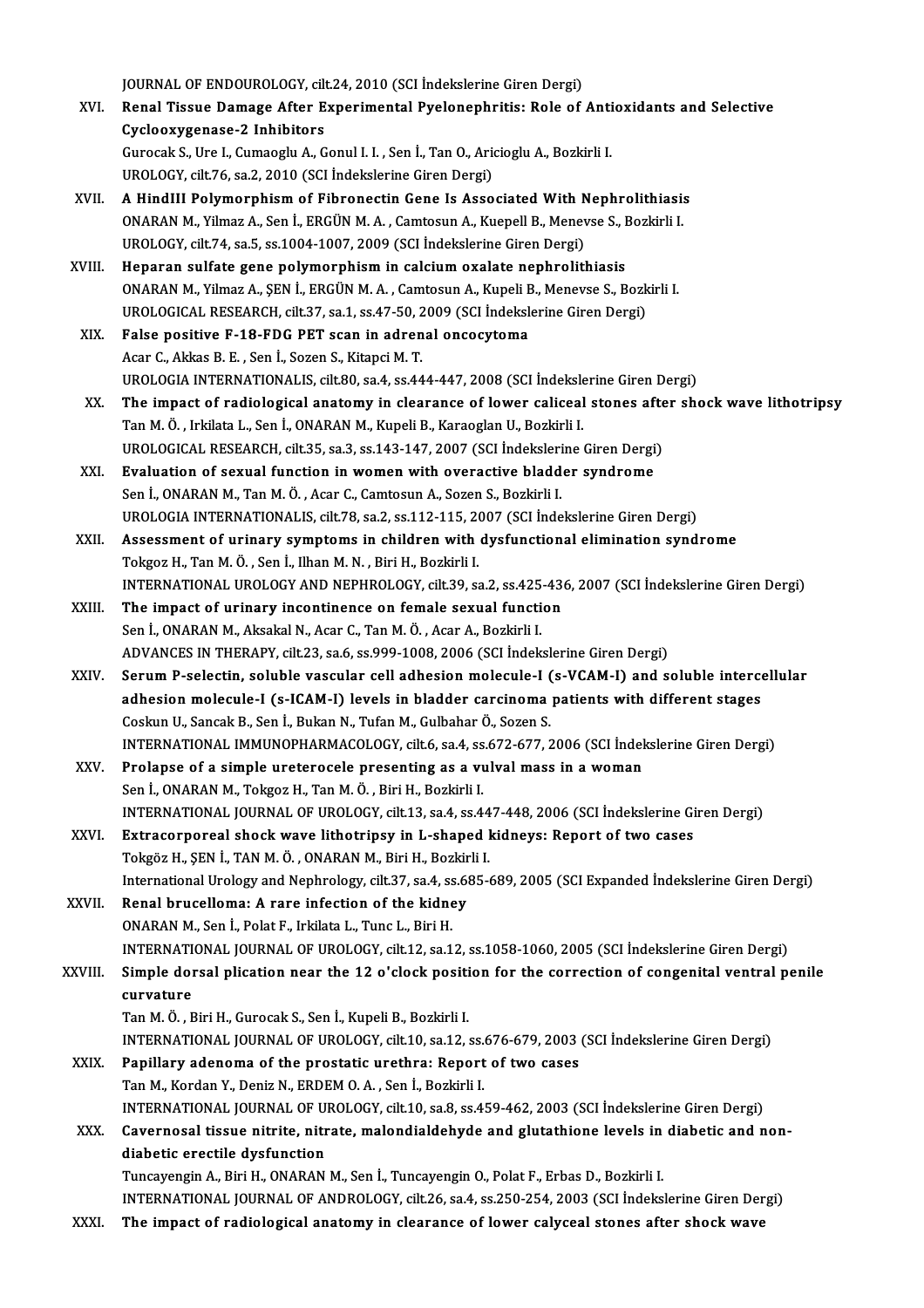### lithotripsy in paediatric patients

TanM.Ö. ,KaraoglanU.,Senİ.,DenizN.,Bozkirli I. lithotripsy in paediatric patients<br>Tan M. Ö. , Karaoglan U., Sen İ., Deniz N., Bozkirli I.<br>EUROPEAN UROLOGY, cilt.43, sa.2, ss.188-193, 2003 (SCI İndekslerine Giren Dergi)<br>Seminal arginase estivity in infortility.

## XXXII. Seminal arginase activity in infertility<br>Elgun S., Kacmaz M., Sen İ., Durak I. EUROPEAN UROLOGY, cilt.43, sa.2, s<br>Seminal arginase activity in inf<br>Elgun S., Kacmaz M., Sen İ., Durak I.<br>UPOLOCICAL PESEARCH cilt.29, sa

UROLOGICAL RESEARCH, cilt.28, sa.1, ss.20-23, 2000 (SCI İndekslerine Giren Dergi)

## Diğer Dergilerde Yayınlanan Makaleler

Iger Dergilerde Yayınlanan Makaleler<br>I. Evaluation of Diabetic Women in Terms of Lower Urinary Tract Symptoms, Overactive Bladder and<br>Ilrinary Incontinance **Example 1 dynamics 1 dynamics**<br>Evaluation of Diabetic<br>Bisoklicaly E. Konoral M Evaluation of Diabetic Women in Terms of Lower Urinary Tr<br>Urinary Incontinence<br>Bicaklioglu F., Koparal M.Y. , Bulut E. C. , Barlas I. S. , Kupeli B., ŞEN İ.<br>JOUPNAL OF UPOLOCICAL SUPCERY silté sa 4, 83 202, 202, 2010 (E

Urinary Incontinence<br>Bicaklioglu F., Koparal M. Y. , Bulut E. C. , Barlas I. S. , Kupeli B., ŞEN İ.<br>JOURNAL OF UROLOGICAL SURGERY, cilt.6, sa.4, ss.302-307, 2019 (ESCI İndekslerine Giren Dergi)

- Bicaklioglu F., Koparal M. Y. , Bulut E. C. , Barlas I. S. , Kupeli B., ŞEN İ.<br>JOURNAL OF UROLOGICAL SURGERY, cilt.6, sa.4, ss.302-307, 2019 (ESCI İndekslerine Giren Dergi)<br>II. Comperative Investigation of Structure of Mal JOURNAL OF UROLOGICAL SURGERY, cilt.6, sa.4, ss.302-307, 2019 (ESCI İndekslerine Giren Dergi)<br>Comperative Investigation of Structure of Male Genital System of Ductus Deferens Ligation in<br>Yarar H. D. , ÖMEROĞLU S., ŞEN İ., Yarar H. D. , ÖMEROĞLU S., ŞEN İ., COŞKUN AKÇAY N., AKARCA DİZAKAR S. Ö. , Bicaklioglu F., TÜRKOĞLU İ.<br>GAZI MEDICAL JOURNAL, cilt.29, sa.2, ss.94-99, 2018 (ESCI İndekslerine Giren Dergi) Yarar H. D. , ÖMEROĞLU S., ŞEN İ., COŞKUN AKÇAY N., AKARCA DİZAKAR S. Ö. , Bicaklioglu F., TÜRKOĞLU İ.<br>GAZI MEDICAL JOURNAL, cilt.29, sa.2, ss.94-99, 2018 (ESCI İndekslerine Giren Dergi)<br>III. What are the Predictive Factor
- GAZI MEDICAL JOURNAL, cilt.29, sa.2, ss.94-99, 2018 (ESCI İndekslerine Giren Dergi)<br>What are the Predictive Factors of the Cure and Complication Rates for Midurethral Slings in the<br>Treatment of Stress Urinary Incontinence What are the Predictive Factors of the Cure and Complication Rates for Midurethral Slings in the<br>Treatment of Stress Urinary Incontinence in Women: A Multicenter and Multivariate Analysis Study<br>Citgez S., Demirkesen O., MA Tr<br>Cit<br>101 Citgez S., Demirkesen O., MANGIR N., ŞİMŞİR A., Ozyurt C., Ciftci S., ÖZKÜRKCÜGİL C., Irkilata L., ŞEN İ., TARCAN T., et<br>al.<br>JOURNAL OF UROLOGICAL SURGERY, cilt.4, sa.3, ss.109-116, 2017 (ESCI İndekslerine Giren Dergi)

- al.<br>IOURNAL OF UROLOGICAL SURGERY, cilt4, sa.3, ss.109-116, 2017 (ESCI İndekslerine Giren Dergi)<br>IV. Re: Hydrodistention of the Bladder for the Treatment of Bladder Pain Syndrome/Interstitial Cystitis<br>CRRS/IC) JOURNAL<br>Re: Hydro<br>(BPS/IC)<br>Sen <sup>i</sup> Re: H<br>(BPS<sub>,</sub><br>Sen İ.<br>IOUP! (BPS/IC)<br>Sen İ.<br>JOURNAL OF UROLOGICAL SURGERY, cilt.4, sa.2, ss.98, 2017 (ESCI İndekslerine Giren Dergi)
	-

- Sen İ.<br>JOURNAL OF UROLOGICAL SURGERY, cilt.4, sa.2, ss.98, 2017 (ESCI İndekslerine Giren Dergi)<br>V. Assessment of Risk Factors, Treatment and Hospital Stay in Complicated Urinary Tract Infections in<br>Man Caused by Beaude JOURNAL OF UROLOGICAL SURGERY, cilt.4, sa.2, ss.98, 2017<br>Assessment of Risk Factors, Treatment and Hospital<br>Men Caused by Pseudomonas: A Case-Control Study<br>Ozzer H. S., Karasabin O., Karasabin E. E., Gauzuauz U. SEN Assessment of Risk Factors, Treatment and Hospital Stay in Com<br>Men Caused by Pseudomonas: A Case-Control Study<br>Ozger H. S. , Karasahin O., Karasahin E. F. , Gaygusuz U., ŞEN İ., DİZBAY M.<br>JOUPMAL OE UPOLOCICAL SURCERY sit Men Caused by Pseudomonas: A Case-Control Study<br>Ozger H. S. , Karasahin O., Karasahin E. F. , Gaygusuz U., ŞEN İ., DİZBAY M.<br>JOURNAL OF UROLOGICAL SURGERY, cilt.4, sa.2, ss.48-52, 2017 (ESCI İndekslerine Giren Dergi)<br>PREVA
- Ozger H. S. , Karasahin O., Karasahin E. F. , Gaygusuz U., ŞEN İ., DİZBAY M.<br>JOURNAL OF UROLOGICAL SURGERY, cilt.4, sa.2, ss.48-52, 2017 (ESCI İndekslerine Giren Dergi)<br>VI. PREVALENCE OF URINARY TRACT INFECTIONS IN WOM **JOURNAL OF UROLOGICA<br>PREVALENCE OF URIN<br>OTHER RISK FACTORS** PREVALENCE OF URINARY TRACT INFECTIONS IN WOM.<br>OTHER RISK FACTORS<br>Batur A. F. , ONARAN M., ŞEN İ., Irkilata L., Aksakal N., Bozkirli I.<br>JOUPNAL OF CLINICAL AND ANALYTICAL MEDICINE silt 9, sc 1 OTHER RISK FACTORS<br>Batur A. F. , ONARAN M., ŞEN İ., Irkilata L., Aksakal N., Bozkirli I.<br>JOURNAL OF CLINICAL AND ANALYTICAL MEDICINE, cilt.8, ss.145-149, 2017 (ESCI İndekslerine Giren Dergi)

Batur A. F. , ONARAN M., ŞEN İ., Irkilata L., Aksakal N., Bozkirli I.<br>JOURNAL OF CLINICAL AND ANALYTICAL MEDICINE, cilt.8, ss.145-149, 2017 (ESCI İndekslerine Giren Derg<br>VII. Re: Urinary Retention in Female OAB After JOURI<br><mark>Re: U</mark><br>Sen İ. Re: Urinary Retention in Female OAB After Intravesical Botox Injection: Who is Re<br>Sen İ.<br>JOURNAL OF UROLOGICAL SURGERY, cilt.4, sa.1, ss.42, 2017 (ESCI İndekslerine Giren Dergi)<br>The Impertance of Preventive Physiothereny i

JOURNAL OF UROLOGICAL SURGERY, cilt.4, sa.1, ss.42, 2017 (ESCI Indekslerine Giren Dergi)

Sen İ.<br>JOURNAL OF UROLOGICAL SURGERY, cilt.4, sa.1, ss.42, 2017 (ESCI İndekslerine Giren Dergi)<br>VIII. The Importance of Preventive Physiotherapy in Patients Diagnosed with Prostate Cancer<br>Ozdemir K., KESER İ., SEN İ., The Importance of Preventive Physiotherapy in Patients Diagnosed with Prostate Cancel<br>Ozdemir K., KESER İ., ŞEN İ., TAN M. Ö.<br>JOURNAL OF UROLOGICAL SURGERY, cilt.3, sa.4, ss.123-126, 2016 (ESCI İndekslerine Giren Dergi)<br>Pe

- Ozdemir K., KESER İ., ŞEN İ., TAN M. Ö.<br>JOURNAL OF UROLOGICAL SURGERY, cilt.3, sa.4, ss.123-126, 2016 (ESCI İndekslerine Giren Dergi)<br>IX. Percutaneous Vaginal Tape Surgery at Stress Urinary Incontinence: Our Medium-Term Re JOURNAL OF UROLOGICAL SURGERY, cilt.3, sa.4, ss.12<br>Percutaneous Vaginal Tape Surgery at Stress L<br>Irkilata L., ONARAN M., Batur A. F. , TAN M. Ö. , ŞEN İ.<br>JOUPNAL OE CLINICAL AND ANALYTICAL MEDICINE IX. Percutaneous Vaginal Tape Surgery at Stress Urinary Incontinence: Our Medium-Term Results<br>Irkilata L., ONARAN M., Batur A. F., TAN M. Ö., ŞEN İ.<br>JOURNAL OF CLINICAL AND ANALYTICAL MEDICINE, cilt.7, sa.4, ss.454-457, 20
- Irkilata L., ONARAN M., Batur A. F. , TAN M. Ö. , ŞEN İ.<br>JOURNAL OF CLINICAL AND ANALYTICAL MEDICINE, cilt.7, sa.4, ss.454-457, 2016 (ESCI İndekslerine Gi<br>X. Re: The Effect of Pelvic Organ Prolapse Repair on Vaginal Se
- JOURI<br><mark>Re: T</mark><br>Sen İ.<br>IOURI Re: The Effect of Pelvic Organ Prolapse Repair on Vaginal Sensation EDITORIAL C<br>Sen İ.<br>JOURNAL OF UROLOGICAL SURGERY, cilt.3, sa.1, ss.33, 2016 (ESCI İndekslerine Giren Dergi)<br>Pe: The Eungtional Effects of Cigarette Smokin

Sen İ.<br>JOURNAL OF UROLOGICAL SURGERY, cilt.3, sa.1, ss.33, 2016 (ESCI İndekslerine Giren Dergi)<br>XI. Re: The Functional Effects of Cigarette Smoking in Women on the Lower Urinary Tract EDITORIAL<br>COMMENT JOURNAL OF<br>Re: The Ful<br>COMMENT<br>Sen <sup>i</sup> Re: T<br>COMI<br>Sen İ.<br>IOUP! COMMENT<br>Sen İ.<br>JOURNAL OF UROLOGICAL SURGERY, cilt.3, sa.1, ss.32, 2016 (ESCI İndekslerine Giren Dergi)

XII. A RARE CAUSE OF ACUTE URINARY RETENTION: URETHRAL CARUNCLE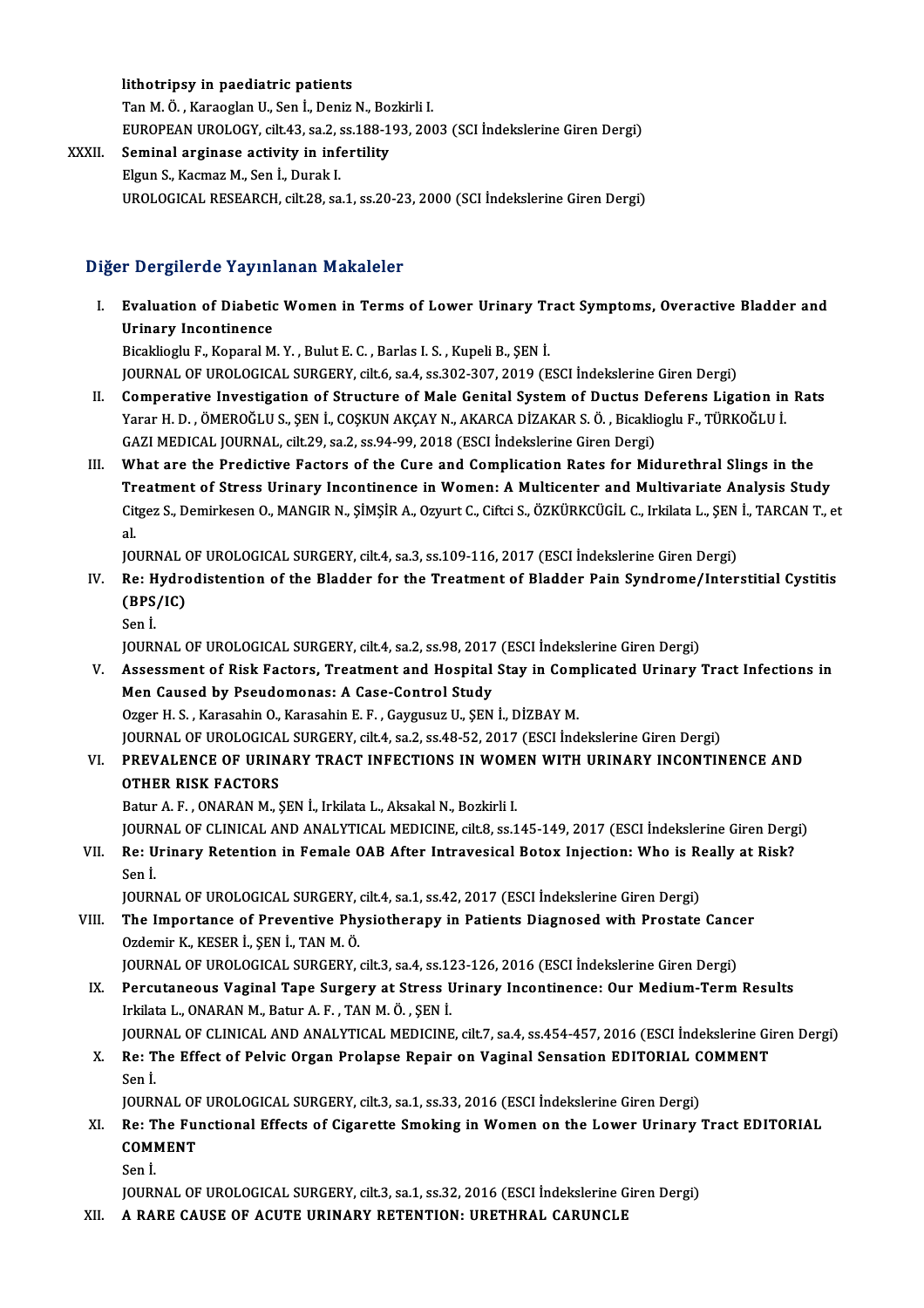ONARANM.,CelikM.,ŞENİ.,AlkibayT.

GAZIMEDICAL JOURNAL, cilt.20, sa.1, ss.44-45,2009 (ESCI İndekslerineGirenDergi) ONARAN M., Celik M., ŞEN İ., Alkibay T.<br>GAZI MEDICAL JOURNAL, cilt.20, sa.1, ss.44-45, 2009 (ESCI İndekslerine Giren Dergi)<br>XIII. RETROPERITONOSCOPIC PARTIAL NEPHRECTOMY: THE FIRST EXPERIENCE GAZI MEDICAL JOURNAL, cilt.20, sa.1, ss.44<br>RETROPERITONOSCOPIC PARTIAL NEP<br>Sozen S., Kupeli B., Acar C., ŞEN İ., Bozkirli I.<br>TURKISH JOURNAL OF UROLOGY, silt.22, SS.

- RETROPERITONOSCOPIC PARTIAL NEPHRECTOMY: THE FIRST EXPERIENCE<br>Sozen S., Kupeli B., Acar C., ŞEN İ., Bozkirli I.<br>TURKISH JOURNAL OF UROLOGY, cilt.33, sa.1, ss.110-113, 2007 (ESCI İndekslerine Giren Dergi)<br>AN ACCRESSIVE ADIJ Sozen S., Kupeli B., Acar C., ŞEN İ., Bozkirli I.<br>TURKISH JOURNAL OF UROLOGY, cilt.33, sa.1, ss.110-113, 2007 (ESCI İndekslerine Giren Dergi)<br>XIV. — AN AGGRESSIVE ADULT PROSTATE RHABDOMYOSARCOMA WITH RECTAL INVASION
- TURKISH JOURNAL OF UROLOGY, cilt.33, sa.1, ss.110-113, 2007 (<br>AN AGGRESSIVE ADULT PROSTATE RHABDOMYOSARCOM.<br>ŞEN İ., ONARAN M., Yilmaz G., Memis L., Tunc L., Biri H., Bozkirli I.<br>CAZI MEDICAL JOURNAL, silt 19, ss.2, ss.86, AN AGGRESSIVE ADULT PROSTATE RHABDOMYOSARCOMA WITH RECTAL II<br>ŞEN İ., ONARAN M., Yilmaz G., Memis L., Tunc L., Biri H., Bozkirli I.<br>GAZI MEDICAL JOURNAL, cilt.18, sa.2, ss.86-88, 2007 (ESCI İndekslerine Giren Dergi) GAZI MEDICAL JOURNAL, cilt.18, sa.2, ss.86-88, 2007 (ESCI İndekslerine Giren Dergi)<br>Kitap & Kitap Bölümleri

- Itap & Kitap Bölümleri<br>I. Alt Üriner Sistem Boşaltma Bozukluklarının Tedavisi<br>SENL ONARAN M. Kulul E p & Krasp Bordmer I<br>Alt Üriner Sistem Boşaltı<br>ŞEN İ., ONARAN M., Kukul E.<br>Ürolojik Corrabi Kitabı Hass Alt Üriner Sistem Boşaltma Bozukluklarının Tedavisi<br>ŞEN İ., ONARAN M., Kukul E.<br>Ürolojik Cerrahi Kitabı, Hasan Serkan Doğan, Editör, Galenos Yayınevi, İstanbul, ss.809-817, 2020<br>Peneveskülen binertansiyen ve iskemik nefnen ŞEN İ., ONARAN M., Kukul E.<br>Ürolojik Cerrahi Kitabı, Hasan Serkan Doğan, Editör, Galenos Yay<br>II. Renovasküler hipertansiyon ve iskemik nefropati kliniği<br>ONARAN M., SEN İ. Ürolojik Cerrahi Kit<br><mark>Renovasküler hij</mark><br>ONARAN M., ŞEN İ.<br>Üroloji mesajistü b Renovasküler hipertansiyon ve iskemik nefropati kliniği<br>ONARAN M., ŞEN İ.<br>Üroloji masaüstü başvuru kitabı, , Editör, iris, Ankara, ss.235-247, 2016<br>Alt Üriner Sistem Beseltme Besultluklarının Tedevisi.
	-
- III. Alt Üriner Sistem Boşaltma Bozukluklarının Tedavisi<br>ŞEN İ., ONARAN M., Kukul E. Üroloji masaüstü başvuru ki<br>Alt Üriner Sistem Boşaltı<br>ŞEN İ., ONARAN M., Kukul E.<br>Üroloji Masaüstü Basınını K Üroloji Masaüstü Başvuru Kitabı, , Editör, İris, ss.549-556, 2016
- IV. Alt üriner sistemboşaltma bozukluklarının tedavisi ŞENİ.,ONARANM.,kukule. Alt üriner sistem boşaltma bozukluklarının tedavisi<br>ŞEN İ., ONARAN M., kukul e.<br>Üroloji masaüstü başvuru kitabı, , Editör, iris, Ankara, ss.549-555, 2016<br>Banavasküler Hinertansiyen ve İskemik Nefrenati Kliniği ŞEN İ., ONARAN M., kukul e.<br>Üroloji masaüstü başvuru kitabı, , Editör, iris, Ankara, ss.549-555<br>V. Renavasküler Hipertansiyon ve İskemik Nefropati Kliniği<br>ONARAN M. SEN İ
- Üroloji masaüstü b<br><mark>Renavasküler Hij</mark><br>ONARAN M., ŞEN İ.<br>Üroloji Mesaüstü B Renavasküler Hipertansiyon ve İskemik Nefropati Kliniği<br>ONARAN M., ŞEN İ.<br>Üroloji Masaüstü Başvuru Kitabı, , Editör, İris, ss.235-247, 2016

# uroloji masaustu Başvuru Kitabi, , Editor, Iris, ss.235-247, 2016<br>Hakemli Kongre / Sempozyum Bildiri Kitaplarında Yer Alan Yayınlar

- akemli Kongre / Sempozyum Bildiri Kitaplarında Yer Alan Yay<br>I. TRANSREKTAL MR-TRUS FÜZYON PROSTAT BİYOPSİSİ VERİLERİMİZ<br>Isaacılım uzubulta a CETİN S. COSAR IL BUDAKE G. HARIT SENTÜRK koparalm.y. , yolup birini ili sayan masalarında bir sayanca birini birini sayanca<br>TRANSREKTAL MR-TRUS FÜZYON PROSTAT BİYOPSİSİ VERİLERİMİZ<br>koparalm.y., bulute.c., ÇETİN S., COŞAR U., BUDAK F. Ç., uçar m., ŞENTÜRK A. B., Ş TRANSREKTAL MR-TRUS FÜZYON PROSTAT Bİ!<br>koparal m. y. , bulut e. c. , ÇETİN S., COŞAR U., BUDAK<br>14.üroonkoloji kongresi, Türkiye, 6 - 10 Kasım 2019<br>İdnar Kasıman Kadınlanda, İdnar Kasımpa Sidde koparal m. y. , bulut e. c. , ÇETİN S., COŞAR U., BUDAK F. Ç. , uçar m., ŞENTÜRK A. B. , ŞEN İ., SÖZEN T. S.<br>14.üroonkoloji kongresi, Türkiye, 6 - 10 Kasım 2019<br>II. İdrar Kaçıran Kadınlarda, İdrar Kaçırma Şiddetine Gör
- 14.üroonkoloji kongresi, Türkiye, 6 10 Kasım 2019<br>İdrar Kaçıran Kadınlarda, İdrar Kaçırma Şiddetine Göre, Fizyoterapi Yöntemleri Hak<br>Bilgilendirme Sonrası Hastanın Tedavi Tercihi ve Yaşam Kalitesinin Karşılaştırılması<br>İP İdrar Kaçıran Kadınlarda, İdrar<br>Bilgilendirme Sonrası Hastanın<br>İPEK E., ÖZER H. S. , KESER İ., ŞEN İ.<br>6 HLUSAL İSLEVÇEL ÜROLOR ve K Bilgilendirme Sonrası Hastanın Tedavi Tercihi ve Yaşam Kalitesinin Karşılaştırılması<br>İPEK E., ÖZER H. S. , KESER İ., ŞEN İ.<br>6. ULUSAL İŞLEVSEL ÜROLOJİ ve KADIN ÜROLOJİSİ KONGRESİ, Türkiye, 2 - 06 Ekim 2019, ss.11<br>Stres tin IPEK E., ÖZER H. S. , KESER İ., ŞEN İ.<br>6. ULUSAL İŞLEVSEL ÜROLOJİ ve KADIN ÜROLOJİSİ KONGRESİ, Türkiye, 2 - 06 Ekim 2019, ss.11<br>III. Stres tip idrar kaçırması veya stres tip baskın karışık tip idrar kaçırması olan kadı

6. ULUSAL İŞLEVSEL ÜROLOJİ ve KADIN ÜROLOJİSİ KONGRESİ, Türkiye, 2 - 06 Ekim 2019, ss.11<br>Stres tip idrar kaçırması veya stres tip baskın karışık tip idrar kaçırması olan kadın hastala<br>tedavisinde pelvik taban ve abdominal Stres tip idrar kaçır<br>tedavisinde pelvik t<br>programın etkinliği tedavisinde pelvik taban ve al<br>programın etkinliği<br>özer h. s. , ipek e., KESER İ., ŞEN İ.<br>6 Husel İslavçel Üreleji ve Kodu programın etkinliği<br>özer h. s. , ipek e., KESER İ., ŞEN İ.<br>6. Ulusal İşlevsel Üroloji ve Kadın Ürolojisi Kongresi, Antalya, Türkiye, 2 - 06 Ekim 2019<br>Multinl Sklenog'de mesane fanksiyenlerunun etkilenim siddetine göre yeng

özer h. s. , ipek e., KESER İ., ŞEN İ.<br>6. Ulusal İşlevsel Üroloji ve Kadın Ürolojisi Kongresi, Antalya, Türkiye, 2 - 06 Ekim 2019<br>IV. Multipl Skleroz'da mesane fonksiyonlarının etkilenim şiddetine göre yorgunluk, yaşam 6. Ulusal İşlevsel Üroloji ve Kadın Ürolojisi Kongresi, Anta<br>Multipl Skleroz'da mesane fonksiyonlarının etkilen<br>düşme ve pelvik taban kuvvetinin karşılaştırılması<br>VU DIZ H.C., KESER İ. TUNCER M.A., SEN İ. IV. Multipl Skleroz'da mesane fonksiyonlarının etkilenim şiddetine göre yorgunluk, yaşam kalitesi,<br>düşme ve pelvik taban kuvvetinin karşılaştırılması<br>YILDIZ H. C. , KESER İ., TUNCER M. A. , ŞEN İ. 6.Ulusal İşlevselÜrolojiveKadınÜrolojisiKongresi,Antalya,Türkiye,2 -06Ekim2019

V. TransrektalMR-TRUS Füzyon Prostat Biyopsi VERİLERİMİZ 6. Ulusal İşlevsel Üroloji ve Kadın Ürolojisi Kongresi, Antalya, Türkiye, 2 - 06 Ekim 2019<br>Transrektal MR-TRUS Füzyon Prostat Biyopsi VERİLERİMİZ<br>KOPARAL M. Y. , BULUT E. C. , ÇETİN S., COŞAR U., BUDAK F. Ç. , UÇAR M., ŞEN Transrektal MR-TRUS Füzyon Prostat Biyopsi VERİLERİMİZ<br>KOPARAL M. Y. , BULUT E. C. , ÇETİN S., COŞAR U., BUDAK F. Ç. , UÇAR M., ŞENTÜRK<br>14. üROONKOLOJİ kONGRESİ, Antalya, Türkiye, 6 - 10 Kasım 2019, cilt.18, ss.63-65<br>mili

14. üROONKOLOJİ kONGRESİ, Antalya, Türkiye, 6 - 10 Kasım 2019, cilt.18, ss.63-65<br>VI. mULTİPARAMETRİK MR VE GA68 PSMA PET/MR IN RADİKAL PROSTATEKTOMİ SPESMENİNDEKİ